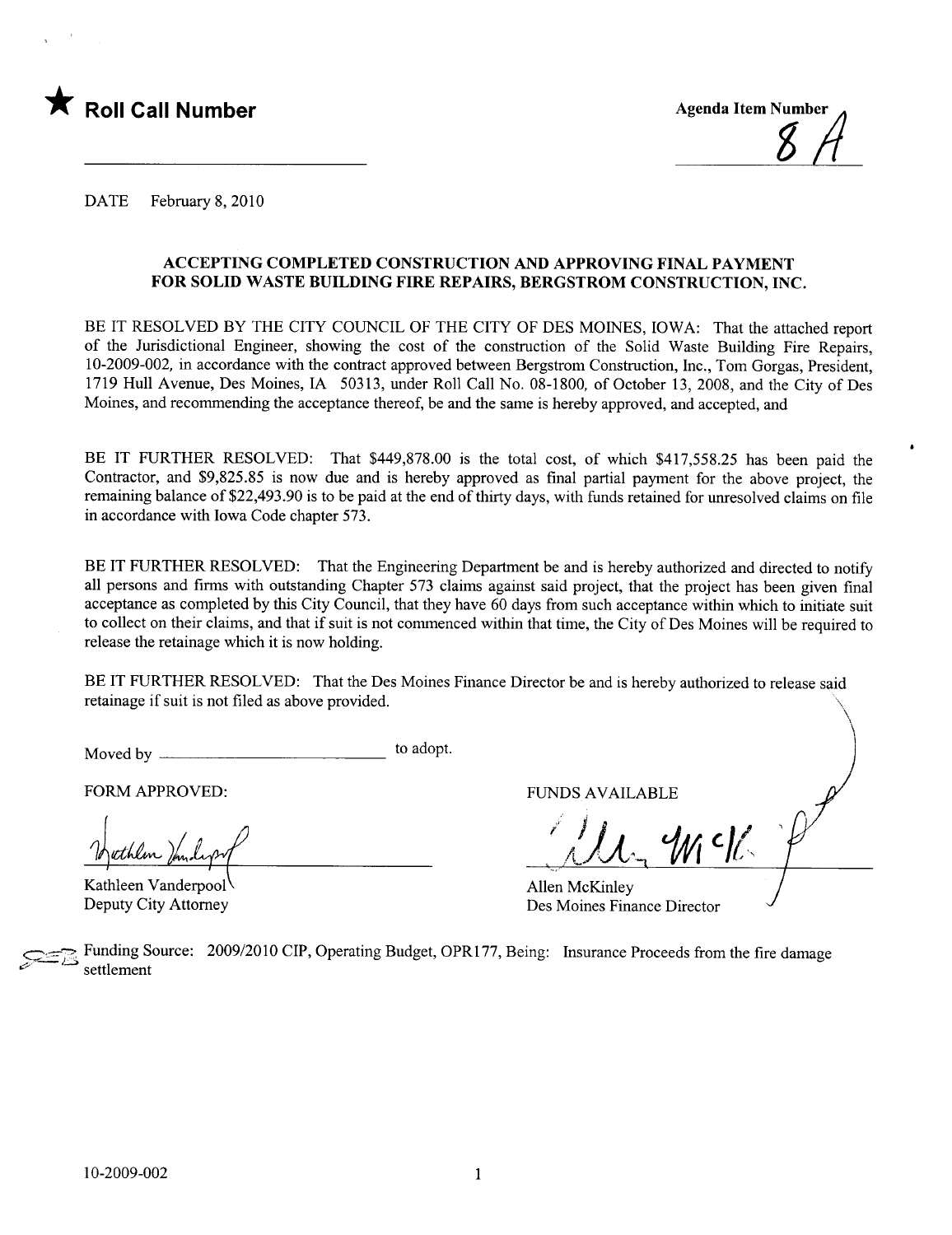

DATE February 8, 2010

COUNCIL ACTION | YEAS | NAYS | PASS | ABSENT **COWNIE CERTIFICATE** COLEMAN GREISS **I, DIANE RAUH, City Clerk of said City hereby**<br>HENSLEY **HENSLEY I, DIANE RAUH, City Clerk of said City hereby** certify that at a meeting of the City Council of MAHAFFEY **SAID CITY OF Des Moines**, held on the above date, MEYER among other proceedings the above was adopted. MOORE TOTAL **IN WITNESS WHEREOF**, I have hereunto set my MOTION CARRED APPROVED hand and affixed my seal the day and year first above written. Mayor City Clerk

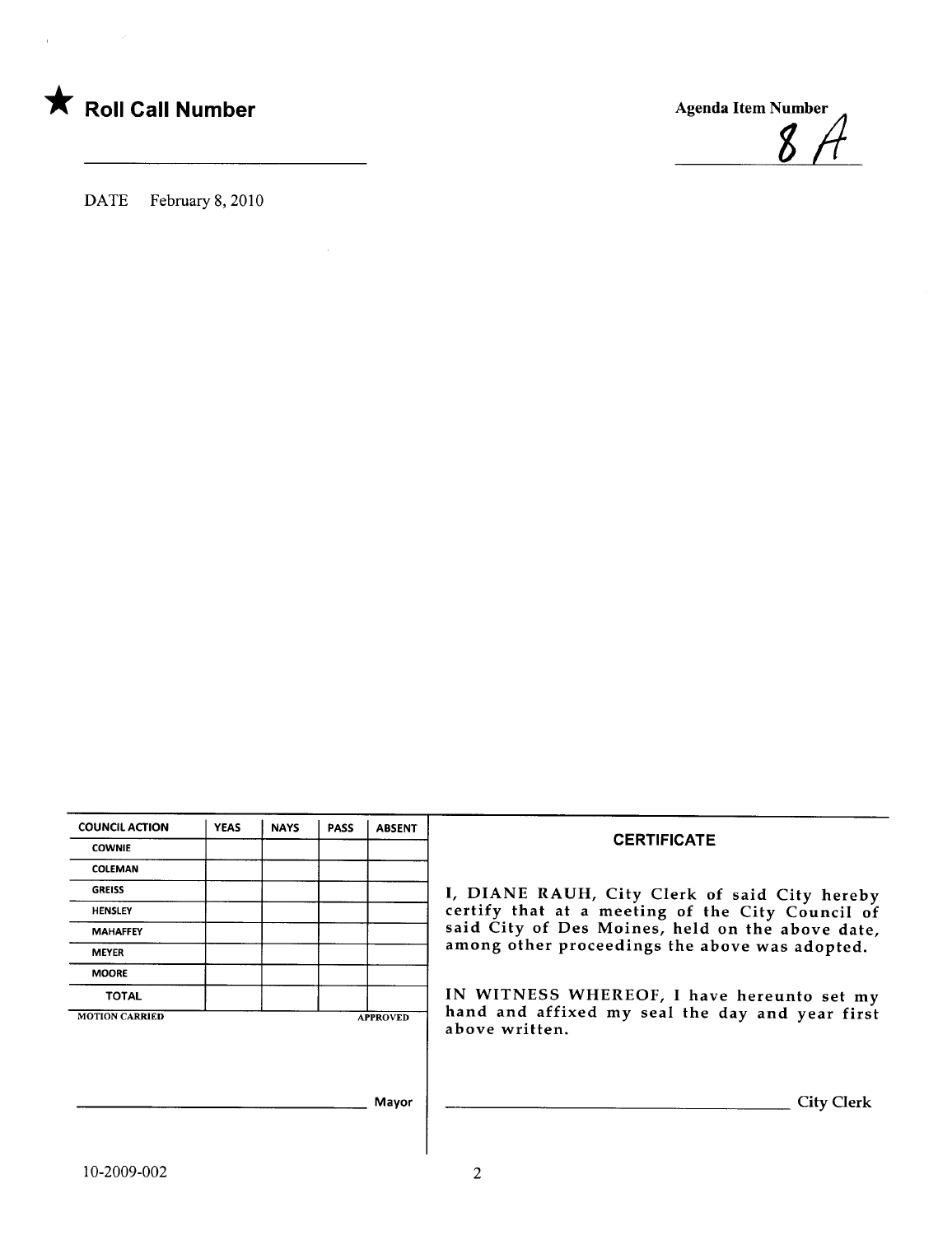SOLID WASTE BUILDING FIRE REPAIRS ACTIVITY I.D. 10-2009-002

# PROJECT **LOCATION**



 $8A$ 

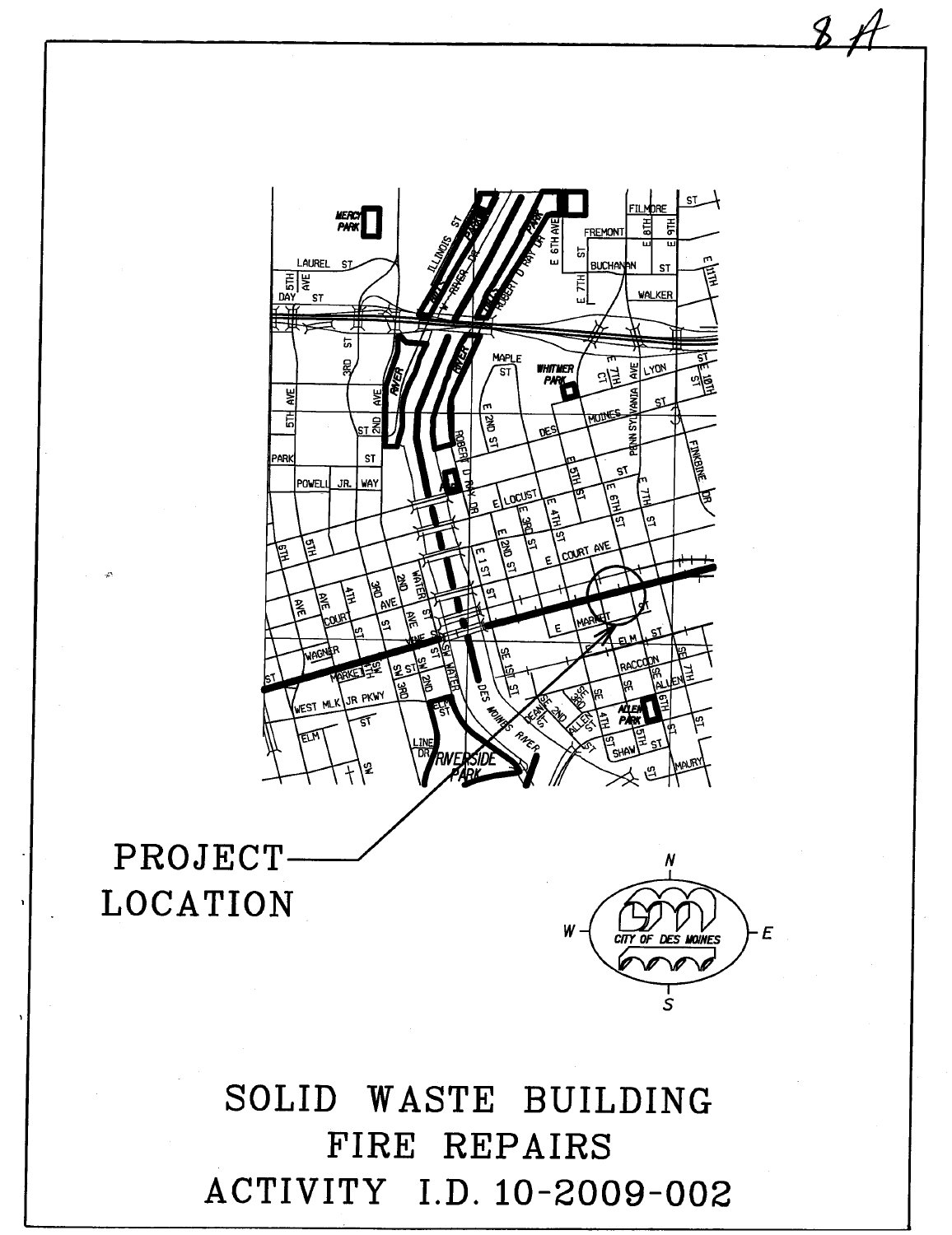## PROJECT SUMMARY

### Solid Waste Building Fire Repairs **Activity ID** 10-2009-002

On October 13, 2008, under Roll Call 08-14414 the City Council awarded the contract for the above improvements to Bergstrom Construction, Inc., in the amount of \$417,926.00 for demolition, cleaning, concrete floor repair, structural member fabrication and replacement, repalcement of metal roofong and insulation, interior painting, supply amd installation of sprinkler system, electrical and mechanical work as defided in the Solid Waste Building, 110 SE 6th Street in Des Moines, Iowa.

Tabulated below is a history of project change orders.

| Change       |                                                                                                                                                                                                                                                                            | <b>Initiated</b> |              |
|--------------|----------------------------------------------------------------------------------------------------------------------------------------------------------------------------------------------------------------------------------------------------------------------------|------------------|--------------|
| Order No.    | <b>Description</b>                                                                                                                                                                                                                                                         | By               | Amount       |
| 1            | 11/20/2008                                                                                                                                                                                                                                                                 | Engineering      | \$10,839.00  |
|              | Install required gas shut-off valves. Additional interior<br>painting. Change interior epoxy paint system.                                                                                                                                                                 |                  |              |
| $\mathbf{2}$ | 1/23/2009                                                                                                                                                                                                                                                                  | User             | \$10,770.00  |
|              | Supply and install Lighted Exit Signs. Supply and install<br>two Emergency Lights. Supply and install OH Door<br>Control Switches. Supply and install Photocells / Battery<br>Backup. Supply and Install heat tape warning. Supply and<br>install Line Voltage Thermostat. |                  |              |
| 3            | 5/7/2009                                                                                                                                                                                                                                                                   | Engineering      | \$10,343.00  |
|              | DMWW Tapping Fee Increase for 6" vs. 4" line. Access<br>ladder, hatch and railings required by Code.                                                                                                                                                                       |                  |              |
|              | <b>Original Contract Amount</b>                                                                                                                                                                                                                                            |                  | \$417,926.00 |
|              | <b>Total Change Orders</b>                                                                                                                                                                                                                                                 |                  | \$31,952.00  |
|              | <b>Percent of Change Orders to Original Contract</b>                                                                                                                                                                                                                       |                  | 7.65%        |
|              | <b>Final Contract Amount</b>                                                                                                                                                                                                                                               |                  | \$449,878.00 |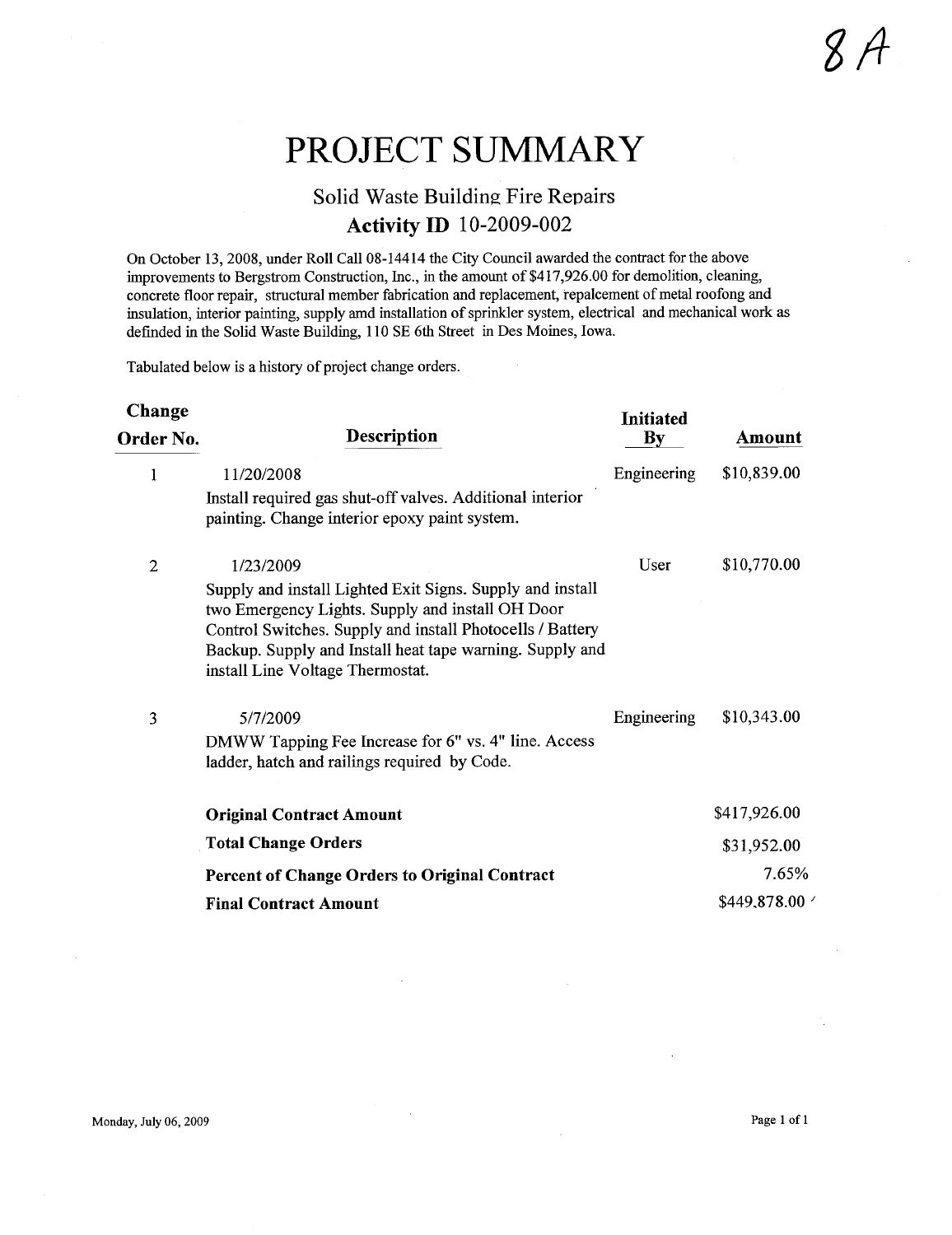February 8, 2010



### CERTIFICATION OF COMPLETION

### AGENDA HEADING:

Accepting completed construction and approving final payment for the Solid Waste Building Fire Repairs, Bergstrom Construction, Inc.

### SYNOPSIS:

Approve the Jurisdictional Engineer's Certification of Completion, accept construction of said improvement, and authorize final payment to the contractor.

### FISCAL IMPACT:

Amount: \$449,878.00 As-Built Contract Cost

Funding Source: 2009/2010 CIP, Operating Budget, OPR177, Being: Insurance Proceeds from the fire damage settlement

### CERTIFICATION OF COMPLETION:

On October 13, 2008, under Roll Call No. 08-1800, the City Council awarded a contract to Bergstrom Construction, Inc., Tom Gorgas, President, 1719 Hull Avenue, Des Moines, IA 50313 for the construction of the following improvement:

Solid Waste Building Fire Repairs, 10-2009-002

The improvement includes repair of fire damage in the existing Solid Waste Garage including: demolition, cleaning, concrete floor repair, structural member fabrication and replacement, replacement of metal roofing and insulation, interior painting, supply and installation of sprinkler system, electrical and mechanical work as defined in the contract documents, including Plan File Nos. 476-091/102, on Solid Waste Building, 110 SE 6th Street, Des Moines, Iowa

I hereby certify that the construction of said Solid Waste Building Fire Repairs, Activity ID 10-2009-002, has been completed in substantial compliance with the terms of said contract, and I hereby recommend that the work be accepted. The work commenced on October 14,2008, and was completed on January 28,2010.

I further certify that \$449,878.00 is the total cost of said improvement, of which \$417,558.25 has been paid the Contractor and \$9,825.85 is now due and is hereby approved as final partial payment for the above project, the remaining balance of \$22,493.90 is to be paid at the end of thirty days, with funds retained for unresolved claims on file in accordance with Iowa Code chapter 573. The amount of completed work is shown on the attached

Estimate of Construction Completed.

Jeb E. Brewer, P.E. Des Moines City Engineer